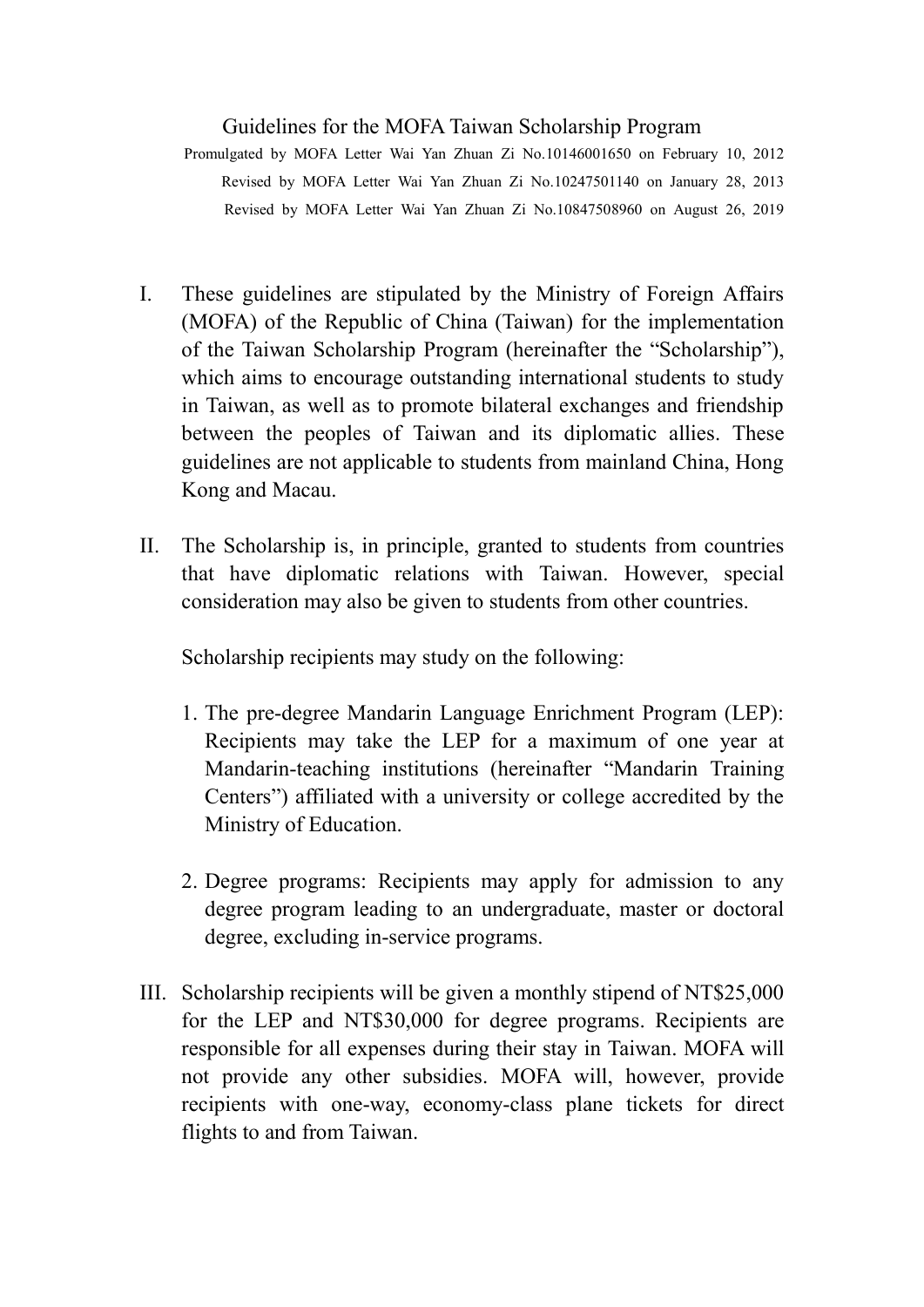Universities and colleges may offer Scholarship recipients reduced tuition and miscellaneous fees.

The above paragraph is not applicable to recipients of the pre-degree Huayu (Mandarin) Enrichment Scholarship who began receiving stipends before these guidelines took effect. Such recipients will continue to be paid the Huayu Enrichment Scholarship in accordance with the original regulations up until the end of the award period.

- IV. The award period for each program is as follows:
	- 1. Pre-degree LEP: one year.
	- 2. Degree programs:
		- (1) Undergraduate program: four years maximum
		- $(2)$  Master's program: two years maximum
		- (3) Doctoral program: four years maximum

Award periods must be continuous, with no breaks, and cannot exceed a total of five years.

V. The Scholarship award period starts on August 1 of the first year of study in Taiwan and ends when the award period expires, when recipients graduate, or if recipients are suspended or withdraw from their studies, or if the Scholarship is terminated.

If recipients are unable to arrive in Taiwan in the August of the first year of their study, the Scholarship becomes effective from the month of their arrival. However, the award period cannot be extended.

Recipients should arrive in Taiwan and enroll at their educational institutions on time. Unless otherwise approved in advance by the relevant institutions and MOFA, those failing to enroll will be deemed to have given up the Scholarship.

People who have been awarded the Huayu Enrichment Scholarship cannot elect the LEP.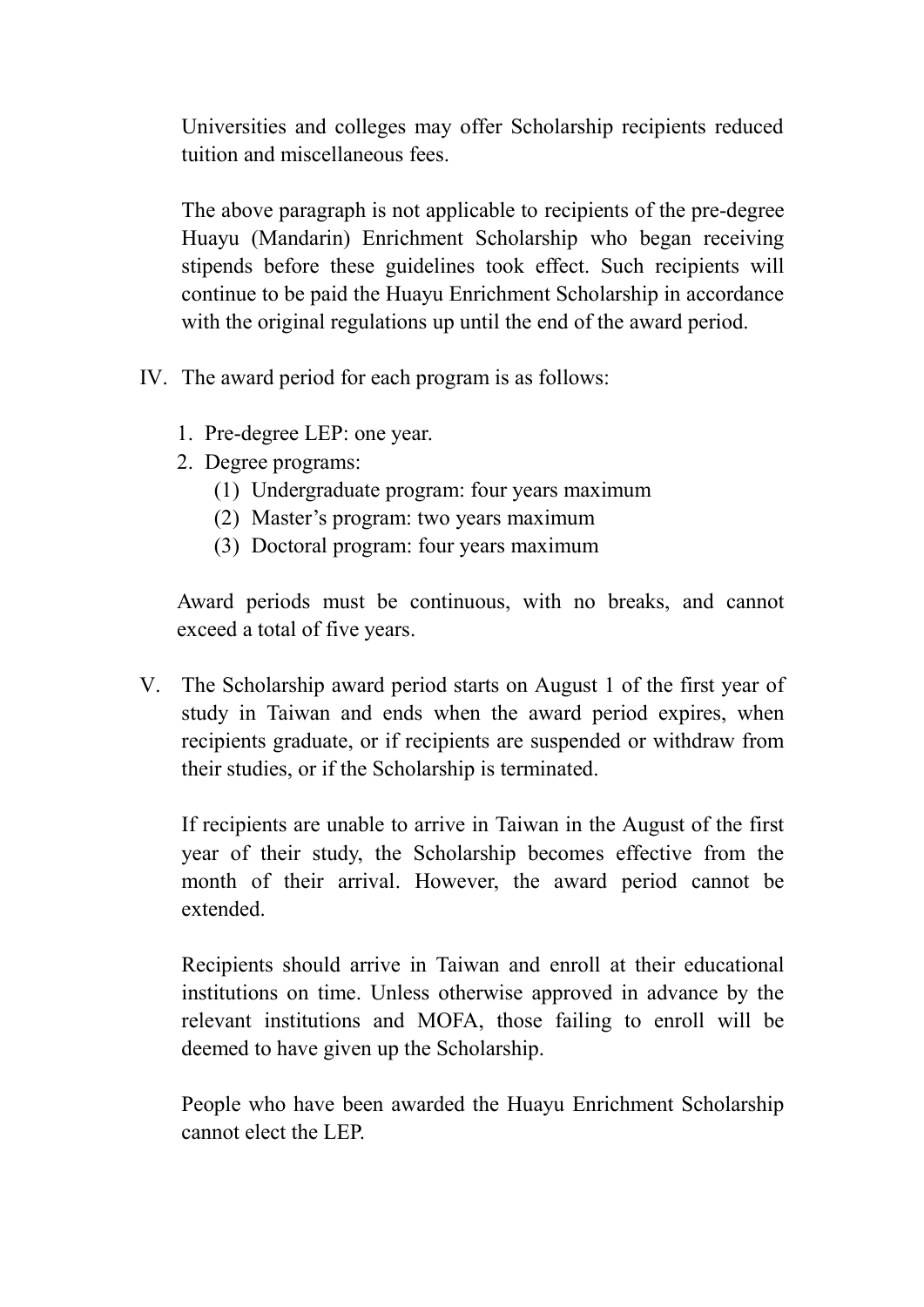- VI. Scholarship quotas will be specified on a yearly basis and depend on MOFA's annual budget.
- VII. Eligibility

An applicant must meet all of the following criteria:

- 1. Is a high school graduate or above with an excellent academic record, of good moral character and has no criminal record.
- 2. Is not a national of the Republic of China (Taiwan).
- 3. Is not an overseas compatriot student.
- 4. Has never attended an educational institution in Taiwan at the same level of degree or LEP that he/she intends to apply for.
- 5. Is not an exchange student through any cooperation agreement between a foreign university/college and an educational institute in Taiwan while receiving the Scholarship.
- 6. Has not previously had a Scholarship revoked by an ROC government agency or other relevant institution.
- VIII. Application process
	- 1. ROC embassies, consulates, representative offices and their branch offices (hereinafter "diplomatic missions") should draw up their own general application rules based on these guidelines, as well as on circumstances in their localities, and accept applications accordingly.
	- 2. Diplomatic missions should, in principle, announce their general application rules in February every year and submit them to MOFA for reference.
	- 3. The yearly application period is, in principle, from February 1 to March 31. However, the actual application period will be in accordance with the general application rules of individual diplomatic missions.
	- 4. Applicants should submit the following documents to the ROC diplomatic mission responsible for their home country:
		- (1) A completed application form.
		- (2) A photocopy of their passport or other documents that prove nationality.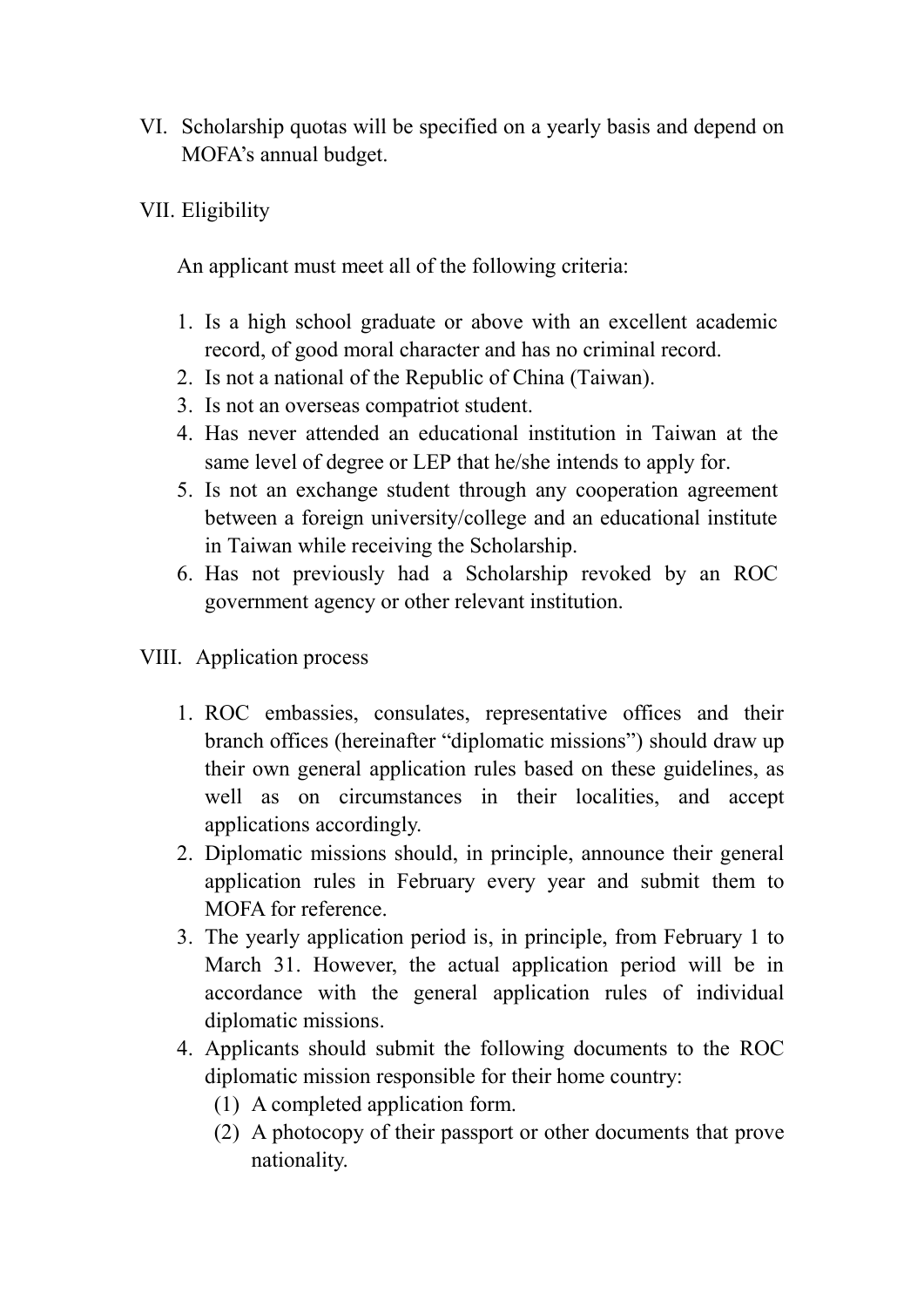- (3) A photocopy of the highest-level diploma or certificate of equivalent educational level and a complete grade transcript. If issued by a foreign educational institution, these documents must be authenticated by an ROC diplomatic mission, or directly mailed by the foreign educational institution the applicant attended to the educational institution they plan to matriculate at (if these documents are in languages other than Chinese or English, a Chinese or an English translation should be provided).
- (4) Documents to certify that they have applied to an educational institution or its affiliated Mandarin Training Center, such as photocopies of the application fee receipt, the application form and a note of reply or email from the educational institution.
- (5) For those applying for degree programs taught in Chinese, a photocopy of a TOCFL transcript or certificate for Level 2 or above.
- (6) A photocopy of a TOEFL transcript, a certificate of English proficiency approved by the applicant's government, or documents to certify that the applicant has graduated from a program taught in English. This does not apply to applicants whose official national language is English.
- (7) If applicants are unable to provide the above proof of English proficiency due to special circumstances, the diplomatic mission may assess their level of language proficiency through interviews or other tests.
- (8) Other documents requested by diplomatic missions accepting the application.
- IX. Selection process
	- 1. Diplomatic missions should examine the academic records and moral character of the applicants, and decide who to recommend.
	- 2. Applicant grade averages should be above those of students at the same level from local schools.
	- 3. After compiling and examining the information provided by applicants, diplomatic missions should sort them in order of priority, then submit their Diplomatic Missions' Preliminary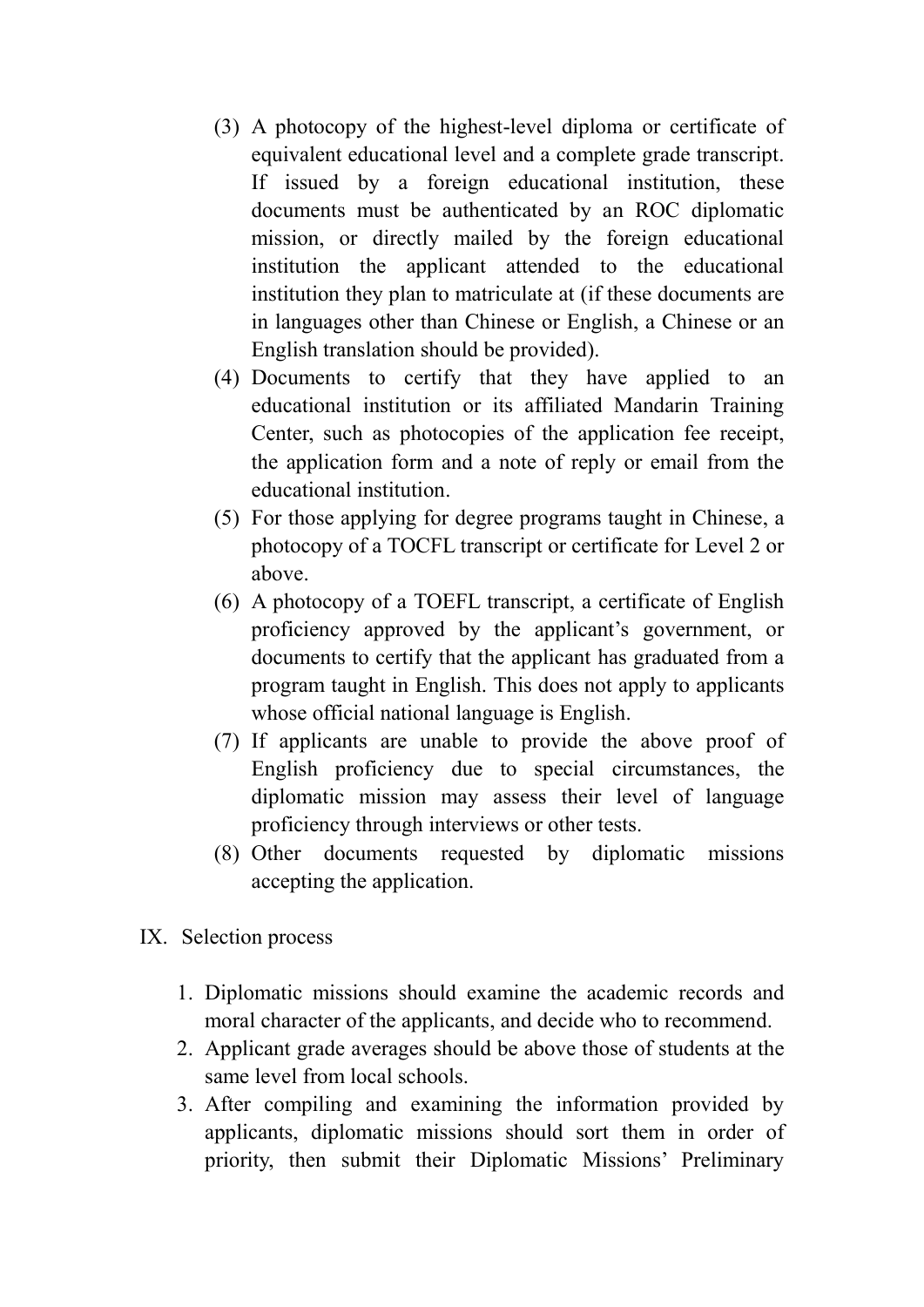Evaluation, as well as their Diplomatic Missions' Recommendation List and Waiting List, to MOFA no later than April 15 every year.

- 4. MOFA will then form a review committee to select recipients and announce the name list no later than June 30 every year.
- 5. Recipients should submit a photocopy of the admission letter, as well as the signed Terms of Agreement for the Taiwan Scholarship Program, to diplomatic missions no later than July 15 every year. Those failing to do so will be deemed to have given up the Scholarship.
- 6. Diplomatic missions should submit details of the recipients to the Information Platform for the Taiwan Scholarship and Huayu Enrichment Scholarship Program Office (hereinafter the "Information Platform") no later than July 31 every year. A list of recipients printed out from the Information Platform should be mailed to MOFA, as well as to the Taiwan Scholarship and Huayu Enrichment Scholarship Program Office, with copies also sent to the Bureau of Consular Affair, the National Immigration Agency and the educational institution or Mandarin Training Center that applicants plan to matriculate at, along with all the necessary attachments.
- X. Recipients taking the LEP should submit a photocopy of the TOCFL Level 2 certificates for listening and reading by June of the year after their arrival. Those failing to do so will be disqualified from receiving the Scholarship for degree programs. Recipients should pay TOCFL fees themselves.
- XI. Recipients taking the LEP may have their stipends suspended by MOFA for one month under the following circumstances:
	- 1. Absence from language classes for 12 or more hours in a single month, except in cases of serious illness or accident.
	- 2. Failure to achieve an average score of 80 percent or above beginning from the second term/quarter of study in Taiwan. Recipients failing to achieve a specified minimum academic average score for a semester in a degree program will have their stipends suspended for one month. If their educational institution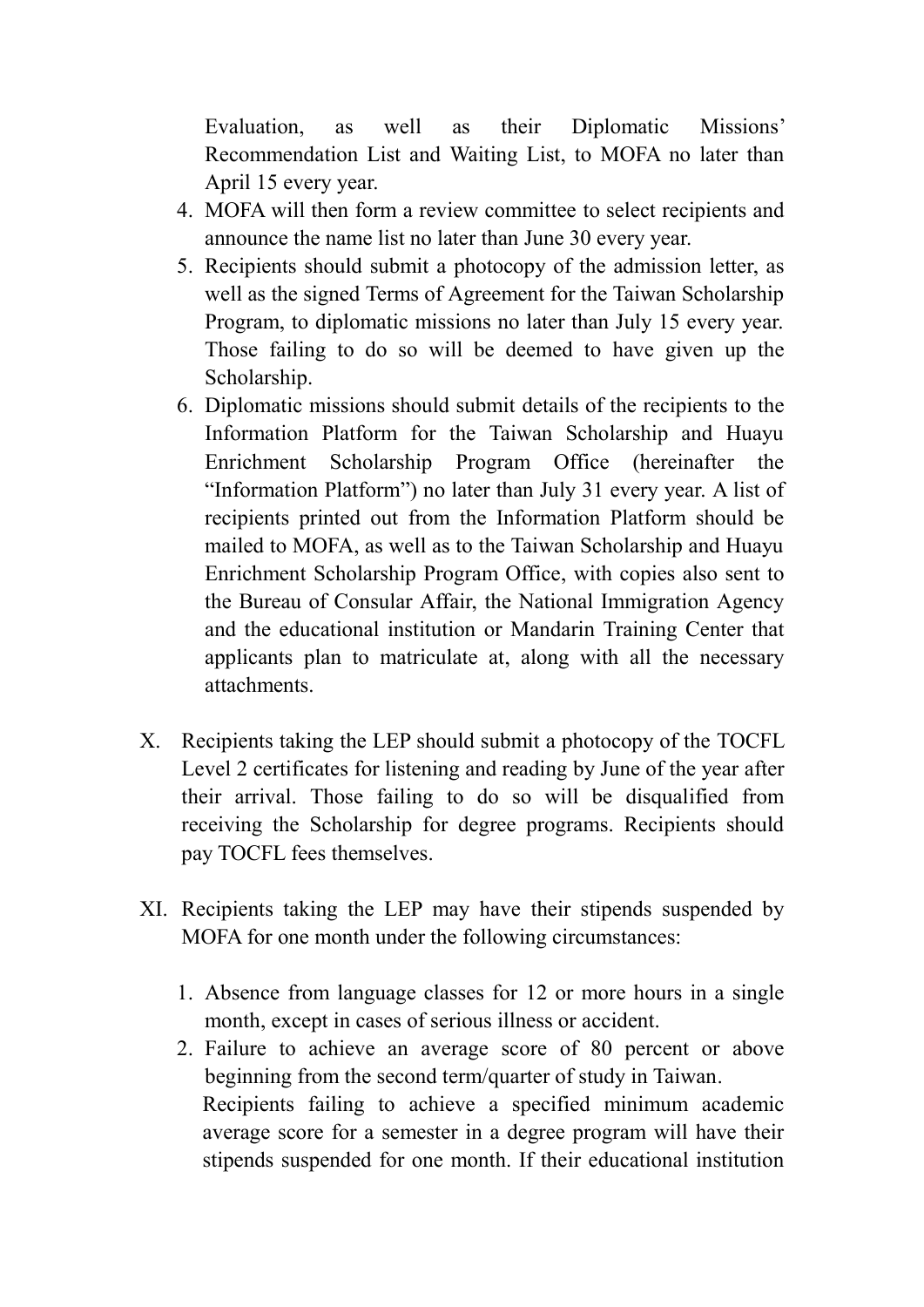does not set such a score, then the minimum academic average score will be 60 percent for undergraduates and 70 percent for postgraduate students.

Recipients enrolled for a degree program who do not attend class or leave the country without permission from their educational institutions, except during summer and winter vacations, or when writing a dissertation or thesis, will have their stipends for the months they are absent suspended.

If recipients who have had their Scholarship stipends suspended transfer to another educational institution before the suspension takes effect, the original educational institution must instruct the other in writing to deduct the stipends.

- XII. MOFA may permanently disqualify recipients from the Scholarship if they:
	- 1. Fail to submit a photocopy of their Alien Resident Certificate (ARC), marked 'Study', to their educational institution at the time of enrollment.
	- 2. Reside in Taiwan for reasons other than pursuing studies.
	- 3. Are expelled or suspended from their studies or given any major demerits by their educational institution as a consequence of violating ROC laws.
	- 4. Are concurrently in receipt of another scholarship or subsidy offered by the ROC government or educational institution in Taiwan.
	- 5. Fail to achieve an average score of 80 percent or above for two consecutive terms/quarters in the LEP, beginning from the second term/quarter of study in Taiwan.
	- 6. Fail to achieve a specified minimum academic average or an average score of 60 percent or above for two consecutive semesters in an undergraduate program.
	- 7. Fail to achieve a specified minimum academic average or an average score of 70 percent or above for two consecutive semesters in a graduate program.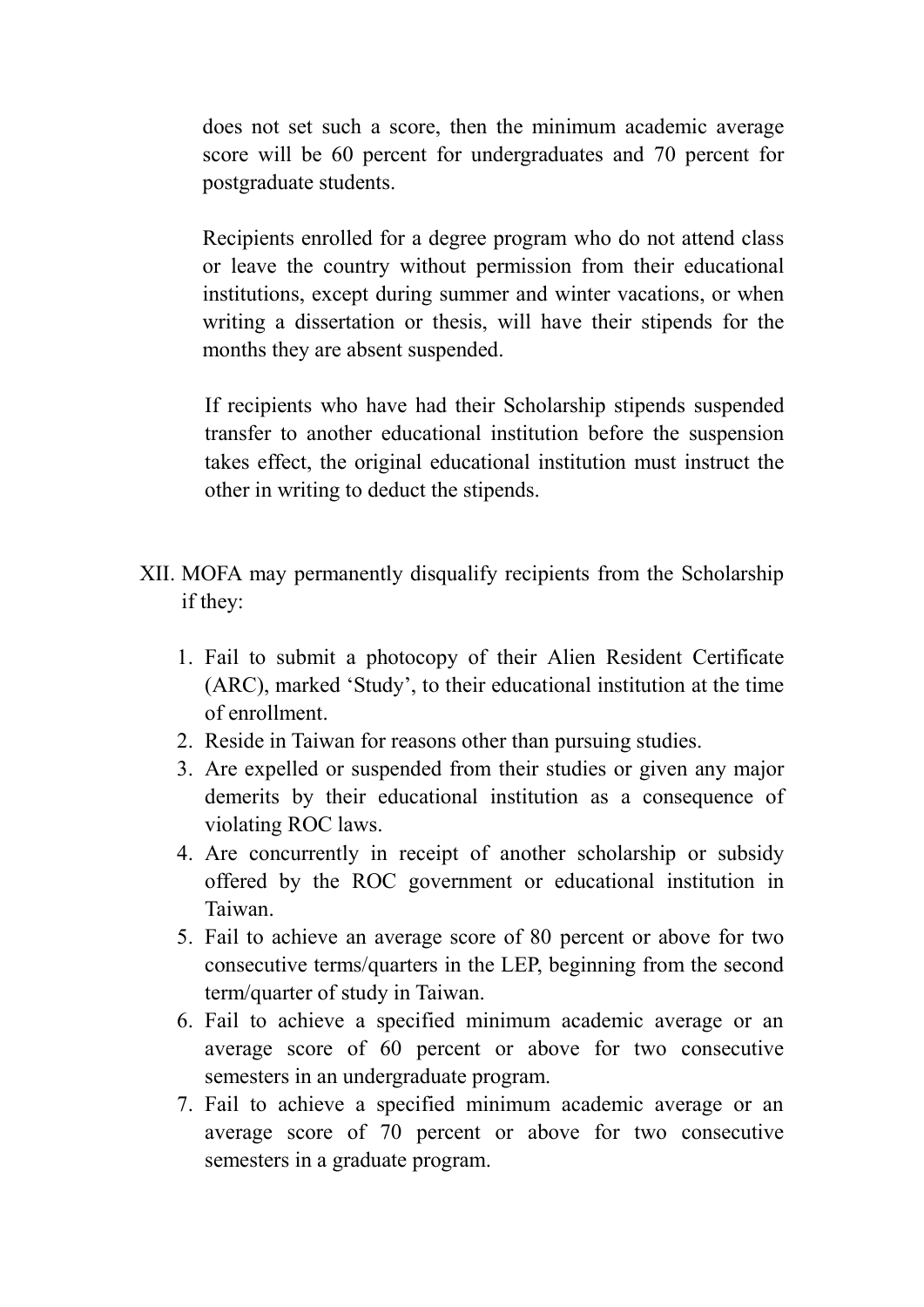8. Do not attend class or leave Taiwan for more than two months without permission from their educational institution, except for summer and winter vacations, or when writing a dissertation or thesis.

Where the situation described in Paragraph 4 arises, MOFA will recover the Scholarship stipends already drawn by recipients.

Educational institutions (or Mandarin Training Centers) should cease disbursing stipends from the month following disqualification.

XIII. Recipients taking the LEP are not allowed to transfer to another Mandarin Training Center.

Recipients on degree programs are allowed to transfer to another department or educational institution once only.

- XIV. Educational institutions should request Scholarship funds and verify stipend disbursements according to the following schedule and methods:
	- 1. Schedule: For any given year, Scholarship funds for the September to December period should be requested by August 10, and stipend disbursements verified by December 20. Scholarship funds for the January to August period should be requested by December 10 of the previous year, and stipend disbursements verified by August 31.
	- 2. Requesting funds: Educational institutions should prepare a list of recipients printed out from the Information Platform and a pay order clearly indicating that the funding institution is the Taiwan Scholarship and Huayu Enrichment Scholarship Program Office. If, due to special circumstances, educational institutions cannot request funds on time, they should first disburse monthly stipends to recipients and then apply for reimbursement from the Scholarship Office on a monthly basis.
	- 3. Verifying stipend disbursements: According to the Guidelines for Management of Pay Orders, educational institutions should compile signed stipend receipts or other documents that prove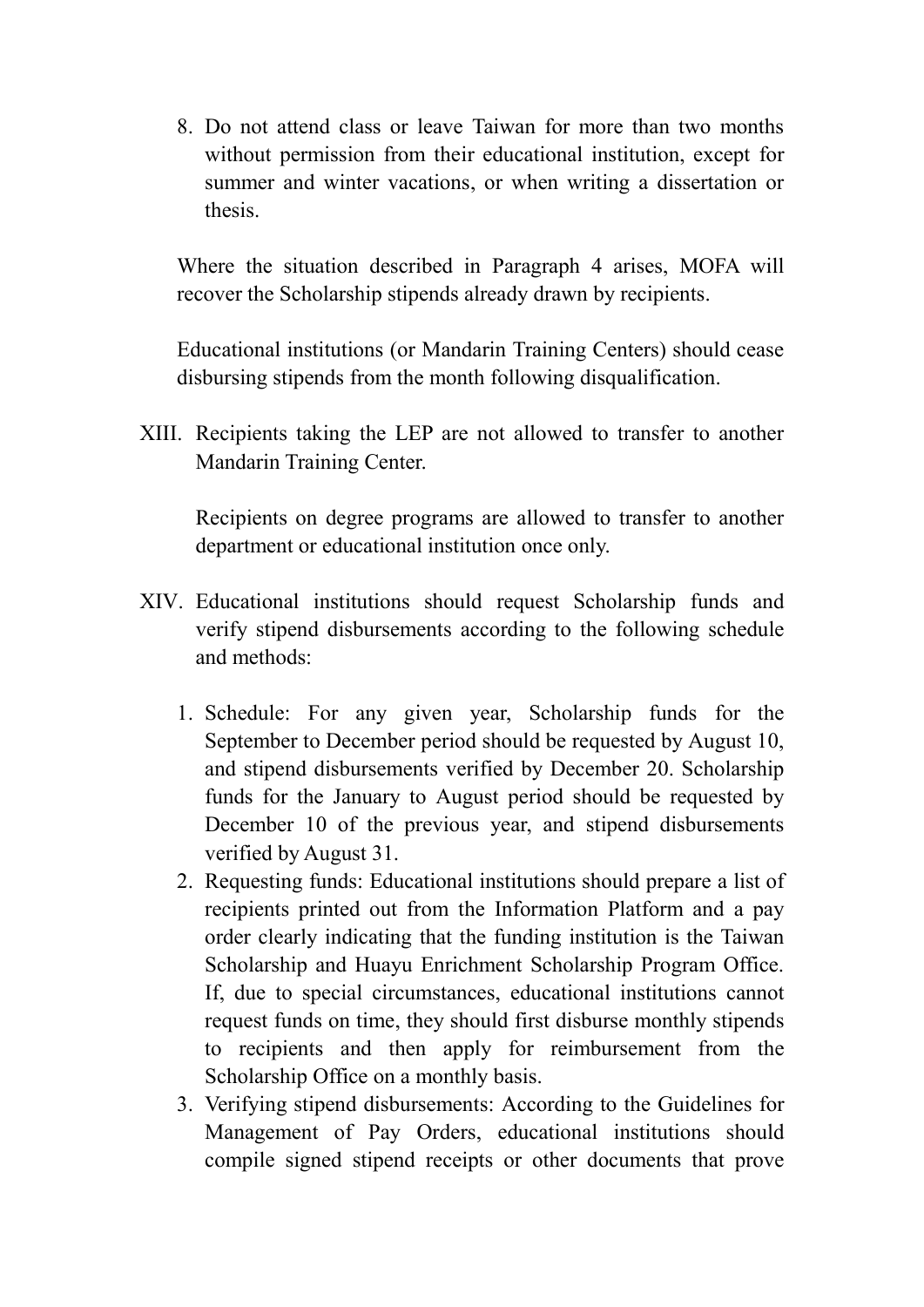stipends have been deposited in the recipient's bank account, along with a MOFA Funding Balance Sheet, for verification. The balance should be returned to MOFA.

- XV. MOFA should consult with the educational institutions at which recipients are enrolled, and request assistance, on the following:
	- 1. Holding an orientation for new recipients to explain the Scholarship regulations, as well as to provide information on studying and living in Taiwan.
	- 2. Disbursing monthly Scholarship stipends, in accordance with these Guidelines, once recipients have enrolled.
	- 3. Purchasing medical and student accident insurance policies for recipients before they join Taiwan's National Health Insurance program. Insurance premiums should be deducted from the Scholarship stipends.
	- 4. Informing MOFA, as well as the Taiwan Scholarship and Huayu Enrichment Scholarship Program Office, by written notice, with copies sent to the Bureau of Consular Affairs, the National Immigration Agency and the relevant diplomatic mission, when a recipient's enrollment status changes, such as through transfer to another educational institution, suspension, expulsion, dropping out or disqualification from the Scholarship. A revised Scholarship recipient list should then be sent to the Research and Planning Committee at MOFA, and the Information Platform updated accordingly.
	- 5. Informing MOFA periodically each year, by written notice, of departments that offer reduced tuition and miscellaneous fees to Scholarship recipients and of the standards used for such reductions, and sending a copy to any agency designated by MOFA.
	- 6. Assisting embassies or consulates in Taiwan assess the academic performance of recipients from their respective countries.
	- 7. Helping recipients, two months prior to their departure from Taiwan, to fill out and sign the Plane Ticket Application Form for MOFA Scholarship Recipients and to apply for a return ticket.
- XVI. Diplomatic missions should assist in the following: